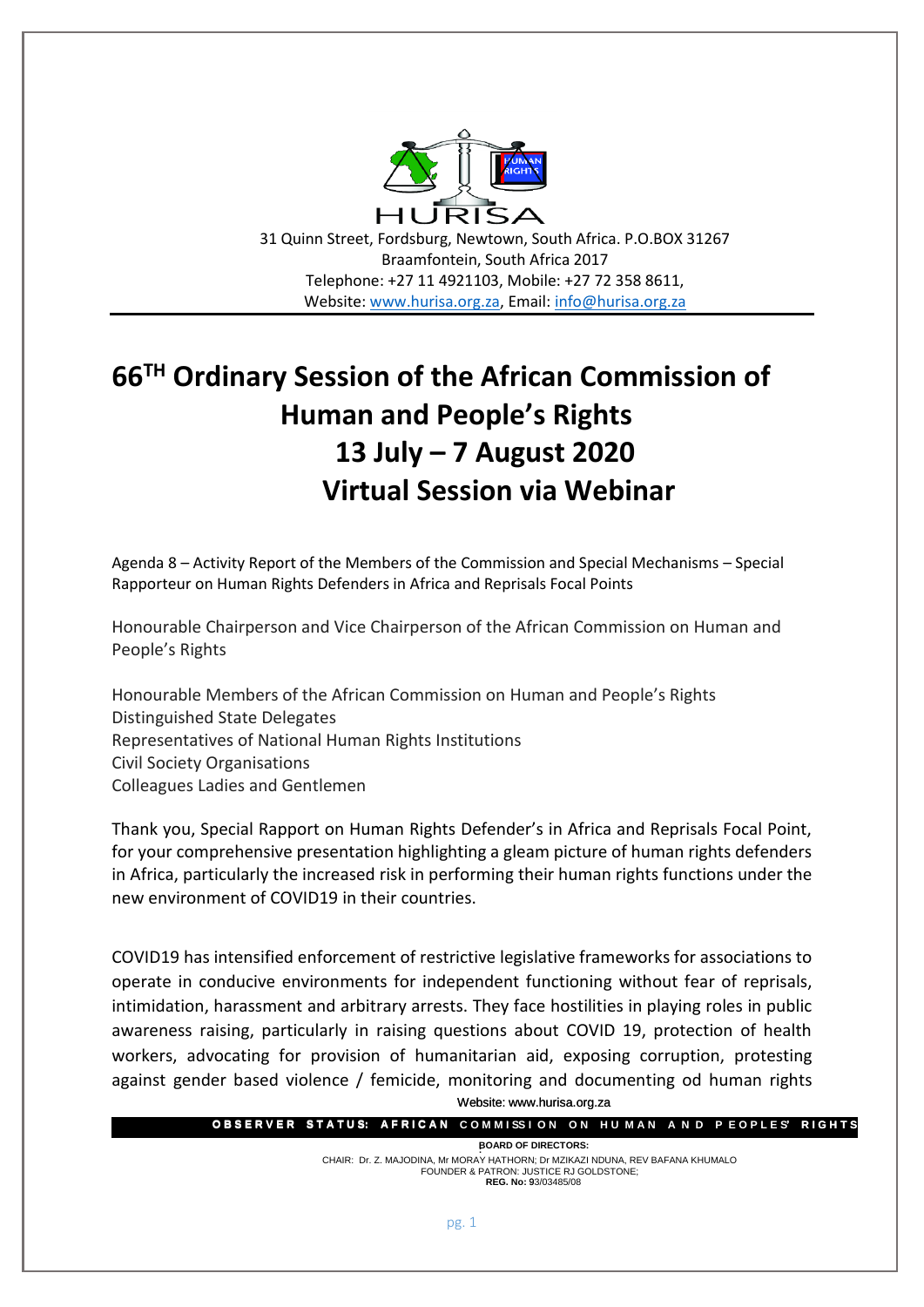violations committed by law enforcement. In South Africa, law enforcement assaulted and arbitrarily arrested tertiary students for documenting police misconduct and excessive use of powers during enforcement of lockdown regulations. Their rights as accused persons were disregarded and spent a night in awaiting trial without legal representation or provided reason of their arrest. They were released the next day and police threatened them with a further arrest should they press criminal charges against them. In Zimbabwe, systematic abductions, torture, inhumane and degrading treatment, arbitrary arrests is used by the state security agents to target citizens, human rights defenders, opposition for holding assemblies, protests, pickets. Three members of the MDC opposition had been arrested and denied bail for protesting against hunger in the country. Human rights defenders were arbitrarily arrested for picketing at the Ministry of Justice, renouncing the Constitutional Amendment Bill. Health workers were also arrested for protesting against the risk of contacting coronavirus due to the shortage of personal protection gear.

In Swaziland, the repressive laws of the country impeding on freedom of association, assembly and expression have further increased hostility to citizens in exercising their human rights. A lawyer was attacked and assaulted by security agents for consulting with his client even when doing so in respects COVID19 protocols. He sustained injuries on his ribs which security agents found him in breached of the lockdown regulations and insisted taking alcohol. The lockdown regulations have continuously been used as a pretext to prevent the spread of COVID 19 embarrassing people in need of medical health care or to replenish their supply of (anti retro rivals) ARVs at hospitals. A civil society activist for minority groups was attacked and had to return back home after attempting to buy bread at shops. He was further refused on the following day to consult a medical practitioner and report the violation of human rights.

These violations of human rights in the context of COVID19 have also increased gender based violence disproportionately leading to demonstrations conducted by women groups with a view of increasing prevention and prosecution of suspects. In South Africa, Human rights defenders including women, LGBTI +Q, Gender Based Violence actively campaigning against violence were met with police brutality during protests. This is in spite of the Constitutional Court's unanimous judgement that re-emphasised the guaranteed right to protest - whether permission is obtained or not as per the Regulation of Gathering Act. Furthermore, women human rights defenders working on land and environmental issues and LGBTI activists are frequently targeted in the country and more needs to be done to ensure their safety from violence by state and non-state actors.

The emergence of strategic law suit against public participation  $-$  (Slapp) by multinational companies has threaten to silence critics of land and mining rights activists and academia in South Africa. Freedom of association, expression is guaranteed in the African Charter ((Article 9 & 10). The state is also bound to protect citizens with legislation against exploitation by

| Website: www.hurisa.org.za                                                                                                                               |  |  |  |  |  |  |  |  |  |  |
|----------------------------------------------------------------------------------------------------------------------------------------------------------|--|--|--|--|--|--|--|--|--|--|
| <b>OBSERVER STATUS: AFRICAN</b> COMMISSION ON HUMAN AND PEOPLES' RIGHTS                                                                                  |  |  |  |  |  |  |  |  |  |  |
| <b>BOARD OF DIRECTORS:</b>                                                                                                                               |  |  |  |  |  |  |  |  |  |  |
| CHAIR: Dr. Z. MAJODINA, Mr MORAY HATHORN; Dr MZIKAZI NDUNA, REV BAFANA KHUMALO<br>FOUNDER & PATRON: JUSTICE RJ GOLDSTONE;<br><b>REG. No: 93/03485/08</b> |  |  |  |  |  |  |  |  |  |  |
|                                                                                                                                                          |  |  |  |  |  |  |  |  |  |  |